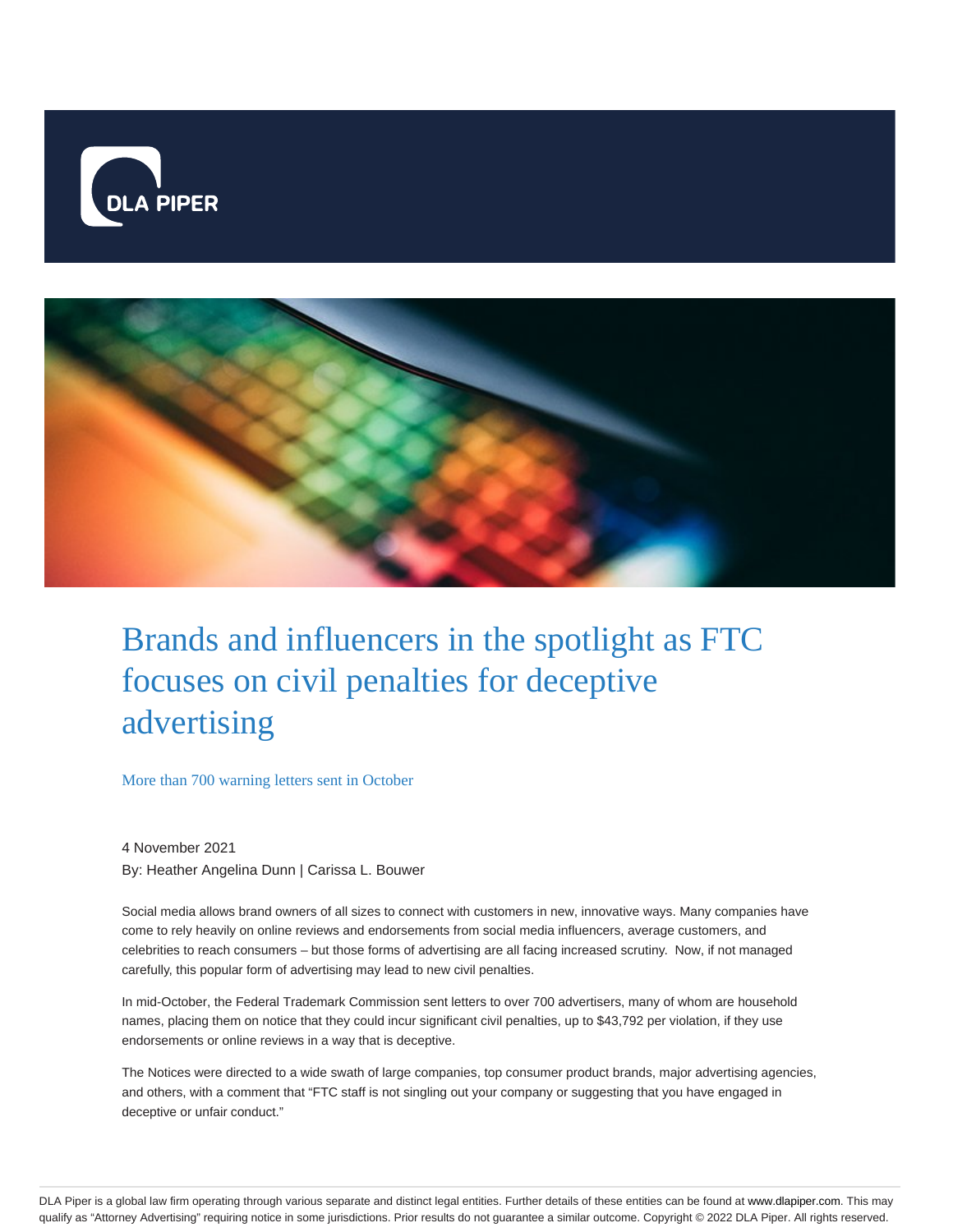The letters identify several practices the FTC has determined to be unfair or deceptive:

- failing to disclose an unexpected material connection with an endorser
- falsely claiming an endorsement by a third party (for example, fake reviews)
- misrepresenting whether an endorser is an actual, current, or recent user
- continuing to use an endorsement without good reason to believe that the endorser continues to subscribe to the views presented
- misrepresenting that an endorsement represents the experience, views, or opinions of users or purported users
- using an endorsement to make deceptive performance claims and
- misrepresenting that the experience of endorsers represents consumers' typical or ordinary experience.

This is not the first time the FTC has trained its focus on influencer marketing practices. In 2017 and 2020, the FTC sent warning letters to brand owners as well as influencers, indicating both have a responsibility to ensure material connections are disclosed and avoid deceptive advertising. With this latest round of letters, the FTC is again sending the message that it is closely monitoring advertising on social media and other platforms and will take action to stop practices that it views to be deceptive and unfair.

## The Penalty Offense Authority

What is different this time is the authority the FTC is relying on and the public nature of its warning. In April 2021, the Supreme Court ruled in AMG Cap. Mgmt., LLC v FTC that the FTC could not rely on Section 13(b) of the FTC Act to obtain monetary restitution and disgorgement from companies found to have engaged in unfair or deceptive advertising practices. 141 S.Ct. 1341 (2021). In this recent round of letters, the FTC signals its intent to rely instead on the Penalty Offense Authority under 15 U.S.C. §45(m)(1)(B) of the FTC Act in order to reach defendants' wallets.

The Penalty Offense Authority authorizes the FTC to seek civil penalties, even for first time offenses, where (1) the FTC has issued a final cease and desist order following an administrative proceeding (whether or not the party was subject to such cease and desist order), (2) as part of that order the FTC has determined that a specific practice is unfair or deceptive and therefore unlawful, and (3) a party has engaged in that practice after the order became final with actual knowledge that the practice is unfair or deceptive.

### Civil penalty actions are expected

Since the FTC has previously determined in a final cease-and-desist order that each specific practice in bullet points above is unfair or deceptive (the first and second prongs under the Penalty Offense Authority), and the FTC's recent letter advised the recipients that the letter "puts your company on notice" (the third prong required under the Penalty Offense Authority), it is expected that the FTC will now take further steps toward seeking civil penalties for deceptive advertising of the types identified in the letter. In 1976, the Commission launched a similar pilot program under the Penalty Offense Authority. At that time, it also formally notified dozens of businesses about agency orders declaring that specific practices were unlawful, conducted follow-up investigations to determine whether the companies had continued to engage in unfair and deceptive practices, and then brought civil penalty actions.

### No statute of limitations

Notably, there is no statute of limitations under the Penalty Offense Authority. Furthermore, the statute provides: "In the case of a violation through continuing failure to comply with a rule or [the statute], each day of continuance of such failure shall be treated as a separate violation …. In determining the amount of such a civil penalty, the court shall take into account the degree of culpability, any history of prior such conduct, ability to pay, effect on ability to continue to do business, and such other matters as justice may require." For this reason, companies will want to act promptly to review their practices and take steps to ensure their advertising complies with the FTC's requirements.

If you would like assistance in reviewing your advertising or to discuss best practices in setting up a holistic compliance program for endorsements, review, and influencers, please contact either of the authors or your usual DLA Piper relationship attorney.